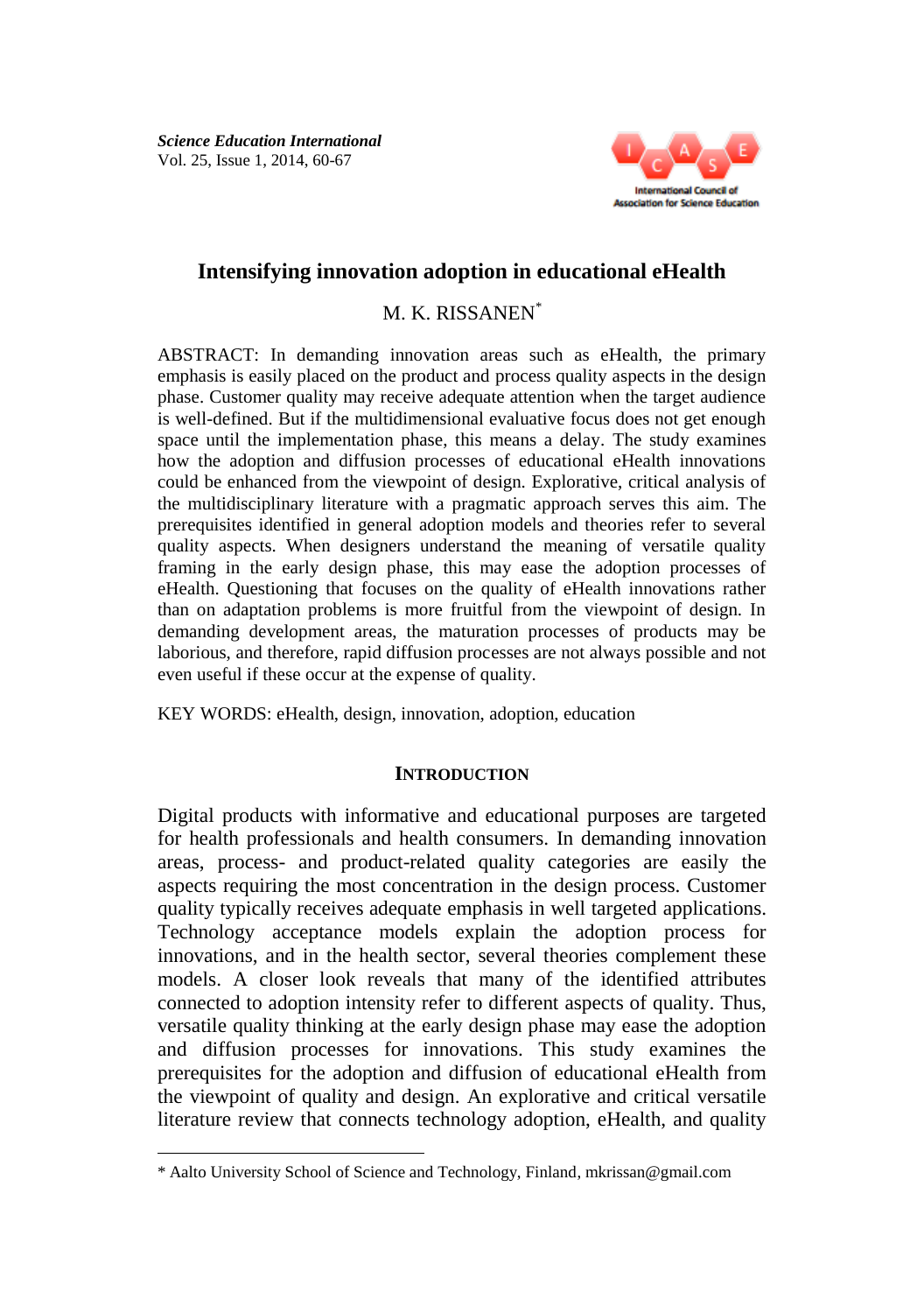attributes sheds light on this dilemma. A pragmatic approach integrates sector-related design challenges and connected theoretical aspects, offering catalytic validity value for design efforts.

## **INNOVATION AND PREREQUISITES FOR ITS ADOPTION**

Innovations "*add value to customers*" and "*can involve radical or incremental changes that help an organization to grow*" (O'Sullivan & Dooley, 2009), meaning, in educational technology, "*a new and useful way of solving existing educational problems*" (Cox, 2010). Adoption means an individually or organizationally made decision to accept or reject an offered innovation (Rogers, 1995). Several theories have been proposed to describe technology acceptance; they are, however, incomplete in terms of explaining acceptance of future information and communication technologies (Röcker, 2010). Well-known adoption models include, for example, innovation diffusion theories, technology acceptance models (TAM), the task-technology fit model (TTF), the unified theory of acceptance and use of technology (UTAUT), and theories of reasoned action (TRA) and planned behaviour (TPB) (e.g., Röcker, 2010). Information and system quality in the success of information systems are widely emphasized (e.g., Seddon, 1997), and in educational applications, aspects of content and presentation both form meaningful aspects of information quality.

Customer and efficiency categories (effectiveness, productivity, safety, satisfaction) are represented in the quality in use model (ISO, 2004). The need for a purpose-oriented framework is also recognized in the development of user experience quality models (Kerkow, 2007). Likewise, adoption requirements are considered in health-related models and studies. Parameters like user attitude, perceived usefulness, managerial support, subjective norm, perceived ease of use, and innovativeness affect physicians' decisions to use eHealth care systems (Yang & Wang, 2012). The quality of health-related IS innovations can be evaluated through attributes like efficacy, effectiveness, efficiency, optimality, acceptance, legitimacy, and equity (Donabedian, 2002), which many authorities use to explain IS innovation deployment (Sharma et al., 2012). In health-related acceptance models (e.g., AMUSE model) aspects such as effectiveness, productivity, joy, appreciation, and trust are underlined (Doerr et al., 2007). The eHealth-related readiness for implementation model covers attributes like organizational environment and motivation, technology usefulness, promotion, implementation process, department-technology fit, key personnel awareness, and support (Gustafson & Brennan, 2007). All these theories and acceptance models predict prerequisites for the adoption of innovation. Interestingly, these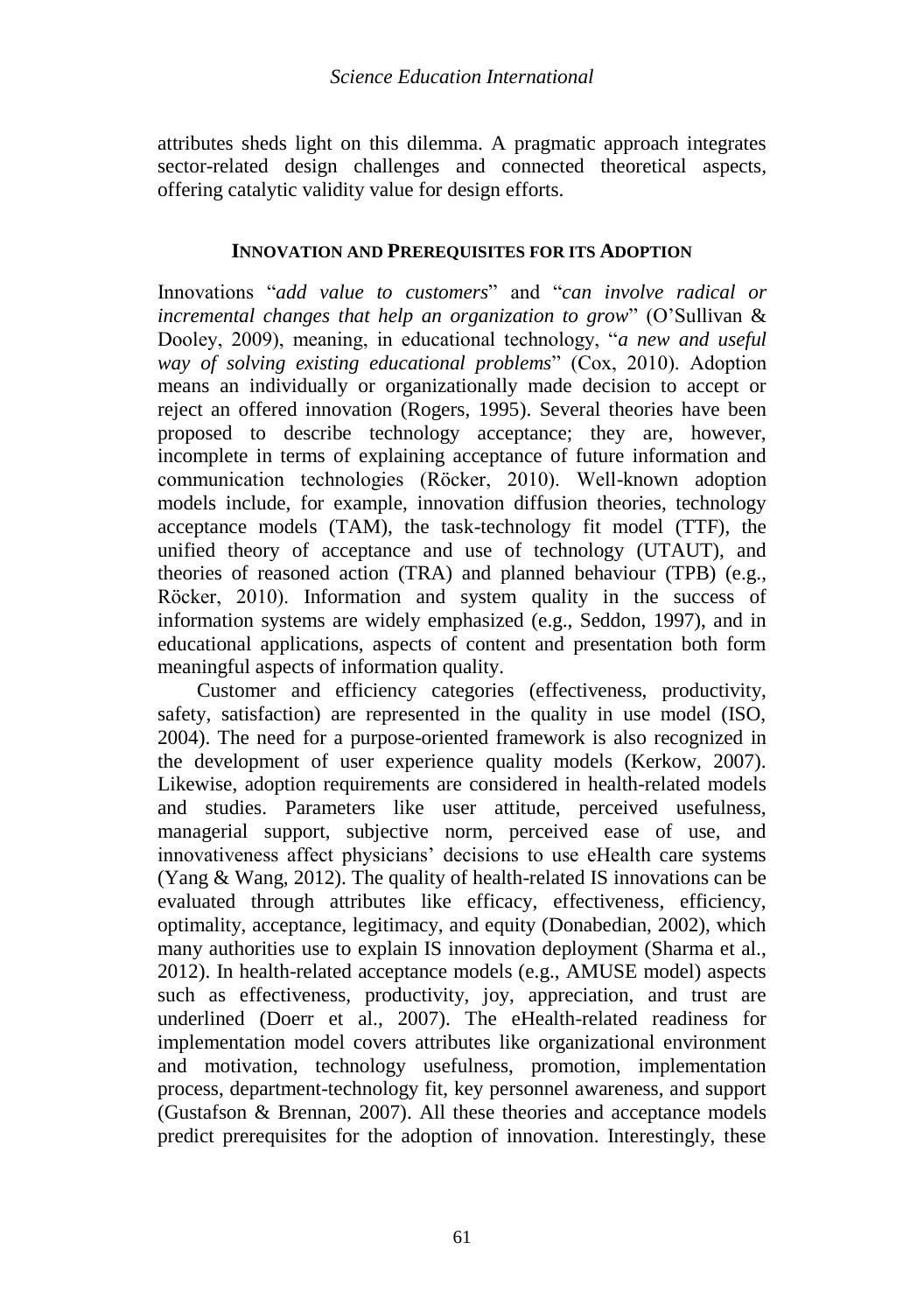attributes can also be placed into different quality categories known in common quality thinking.

Many of these attributes may refer to more than one quality aspect, and hence, a primary category must be selected. Falling into the *product quality* category are aspects like relative advantage, innovativeness, compatibility, complexity, trialability, observability, task characteristics, technology functionality and usefulness, safety, information, and system quality. On the other hand, effectiveness, optimality, productivity, performance, and effort expectancy fall into the *cost/value or efficiency* category. Management objectives, beliefs about consequences, top-level goals, and organizational motivation refer to *mission fitness*. Joy, appreciation, attitude, and satisfaction refer to customer quality. Perceived usefulness, ease of use, key personnel awareness, and support may refer to the *customer, product*, and *process quality* categories. Promotion, department-technology fit, and implementation process refer to *process quality*. *Ethical quality* covers aspects like legitimacy, availability, and equity. Image, trust, and subjective norms can be categorized as *image quality* factors. Besides these quality-related aspects, other prerequisites represent aspects referring to facilitating conditions like managerial support or other aspects such as social influence. The product quality category receives the most attention; however, several quality categories are represented. This reveals the phenomenon that *versatile quality thinking is a catalyst that empowers innovation adoption through necessary facilities and social aspects*.

## **INNOVATION ADOPTION AND VERSATILE QUALITY CHALLENGE**

The health sector lacks detailed information about information technology acceptance (Aggelidis & Chatzoglou, 2009). In the early design phase, a product quality category such as innovativeness generally is easily emphasized, because of the necessity to concentrate on primary design challenges like usefulness. However, other quality parameters are also recognized as prerequisites for adoption. Versatile, no doubt demanding quality thinking needs attention in the early design phase of innovations: "*it is easy to investigate user experience with existing products but much harder to investigate it with an early concept idea*" (Roto, 2007).

The mission and value of the innovation should be understandable for its designers and potential users. Obvious value means better adaptation (Denis et al., 2002). In novel areas, there is also plenty of space for the evaluation of "previously solved problems." The main mission of eHealth is clear: it is one piece in a process that tries to produce optimal care intensity with better health outcomes. Adaptation improves if eHealth systems have a positive impact on interactions between different user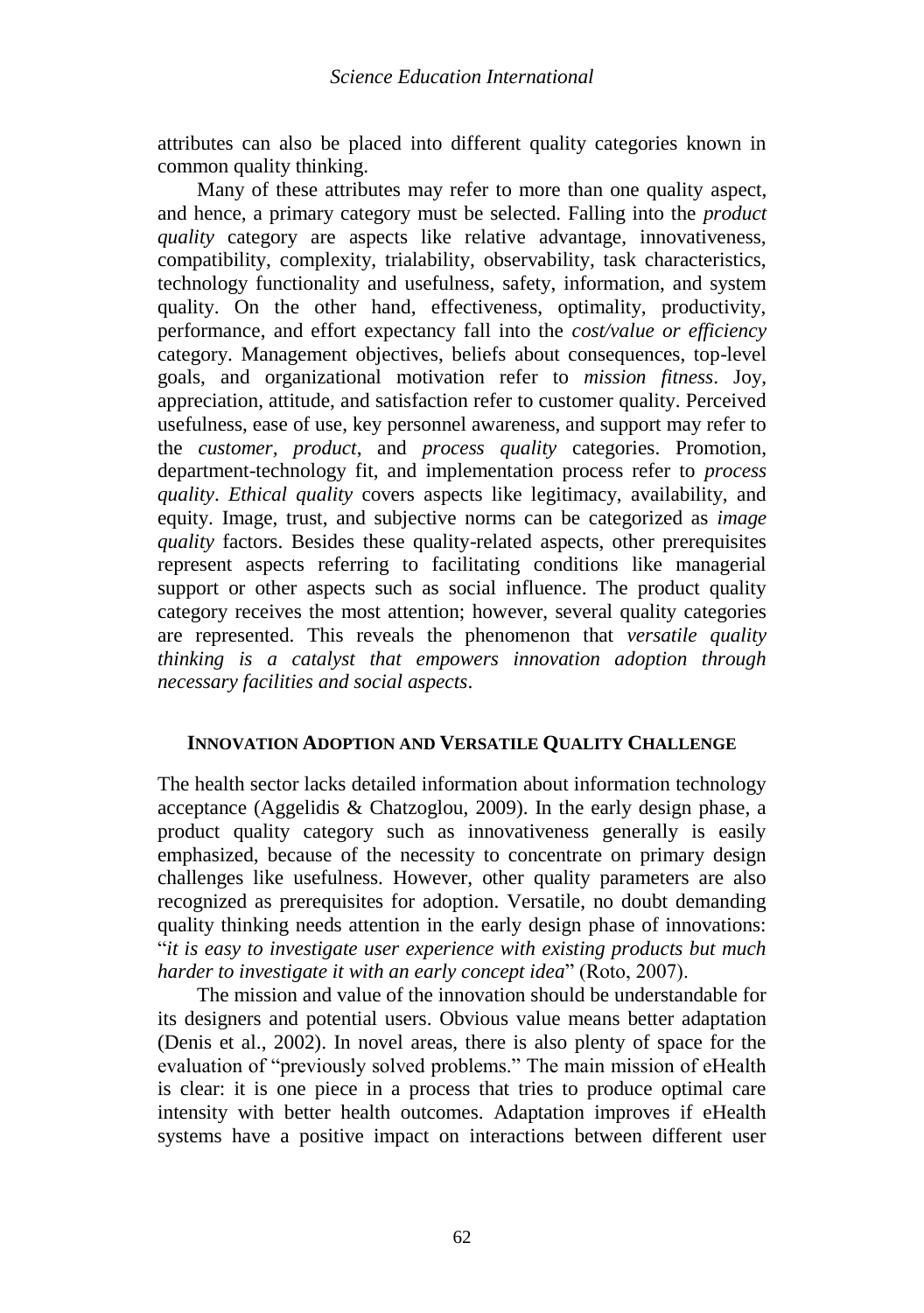groups, with a fit for organizational goals (Murray et al., 2011), but also corrects these when required.

Guidelines, "roadmaps," and "pathways" try to help designers to understand features that make eLearning more effective and adaptable. However, in challenging fields, product quality is not always easy to obtain at once. Applications that need additional refinements are one of the reasons for complex diffusion (Koppel, 2006). Maturation procedures may take years. The high dropout rates of self-management eHealth applications are evidence of this fact (Eysenbach, 2005). *Product quality* in eHealth naturally means the innovativeness and advantageousness of products and their usability or "fitness for use" with adequate user support. In educational areas, the quality of both information content and presentation is essential.

Educational eHealth tries to respond to *customers' demands*. New information channels replace earlier protocols and tools, but the difference between web-based and traditional education methods is not always noticeable (e.g., Cook et al., 2008). eLearning readiness is partially connected with learner characteristics, e.g., ICT skills and the motivation of trainees (Scheurs et al., 2008). Proper user-friendliness is still a design challenge in the area (Coughlin et al., 2006); older adults need to be better informed about available eHealth options (Jung & Loria, 2010) and connected skills in technology use (Coughlin et al., 2006). A better understanding of real customer needs (Jung & Loria, 2010) is necessary, and some applications are too time-consuming (van Gemert-Pijnen, 2011). Requirements of flexibility mean that products should somehow embody straightforwardness; however, this should never come at the expense of quality. Plain applications are user-friendly and straightforward enough but may contain too simplified or superficially compressed information, worsening their content quality.

"*By developing the technology, not only technical aspects are developed, but the whole process, including system, content and service is redesigned*" (Kelders et al, 2013). Educational products try to support the informational and educational processes of health professionals and service users (e.g., curative or preventive care, health record-related education, guidance, professional education and support). A sharp-eyed perspective is needed to identify which processes are more flexible in current praxis and where eHealth offers added value. Educational or informational processes can be reorganized with the aid of eHealth technologies, but some processes could be more successful in "blending category", only empowered with new eHealth innovations. Sometimes the help desk-type personal assistance of health professionals will produce more quality than general guidelines offered online. A genuine process evaluation is one requirement for the reasonable development policy and adoption.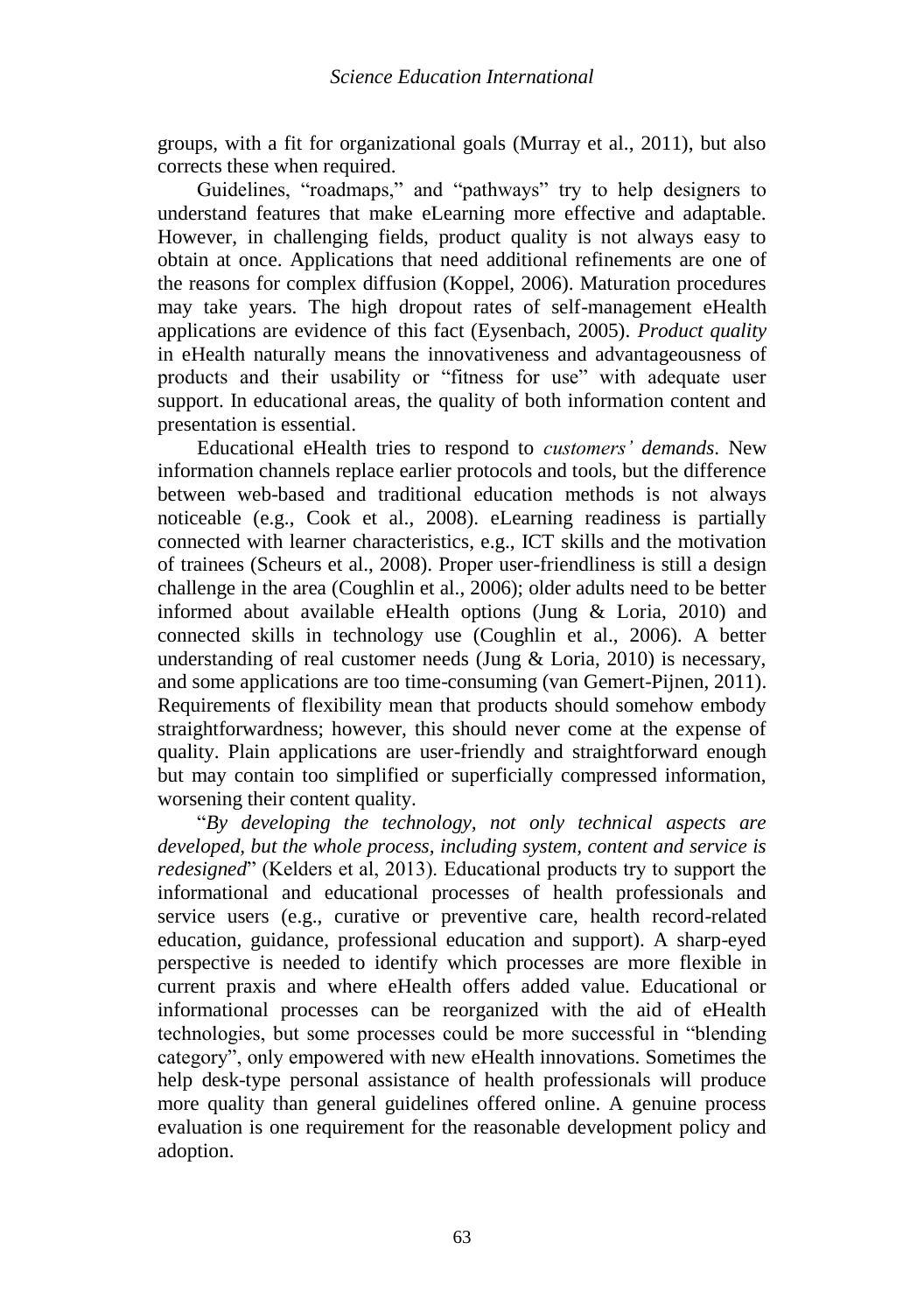There is still a lack of evidence of the *cost-effectiveness* and beneficial impact of eHealth technologies (Black et al., 2011). Paperbased guidelines may take less time to use than computerized guideline tools (Yaphe, 2013). Process evaluation and cost management go hand-inhand. Many educational functions are already allocated to a certain degree to the eHealth sector (e.g., information delivery, follow-up guidance, supporting self-management). eHealth applications often play a helping role, but there is a need to reconsider which areas could be more flexible without the human touch. Personnel costs constitute the main cost factor in the health sector (as well known); therefore, it is useful to identify the areas where educational applications can at least partially substitute for professionals. When eHealth applications substitute for human resources, a real return on investment can be anticipated, but only if this does not happen at the expense of quality of care. Reasonable cost-intensity in itself is always a secondary task in the health sector, but reasonable costintensity in the sense of optimal care intensity and better health outcomes is a task worth aspiring to. A well-functioning product is not enough; if it clashes with ethical values, this points to less sophisticated quality thinking. There are many ethical codes proposed specifically for the eHealth sector; however, the principles of autonomy, fidelity, and justice need continued discussion (Layman, 2003). Privacy, security, safety, confidentiality, availability, and awareness are features to be included more intensively in the *ethical quality* of eHealth (e.g., Hong et al., 2008).

#### **DISCUSSION AND CONCLUSIONS**

The understanding of why and how organizations adopt and implement innovations (Meyer & Goes, 1988) and why health-related complex interventions do not work (Shepperd et al., 2009) is still incomplete. The overall quality of products is one of the recognized requirements. From the viewpoint of design, it is more fruitful to determine how to enhance the maturation level of innovations than to think about aspects that enhance adoption (Greenhalg et al., 2004). Versatile quality thinking could enhance innovation adoption, but only if sustainable values control the essence of these quality frames. However, because product design and quality thinking originate from a conscious or less conscious value basis, there is a need for continuous assessment of these controlling values. It is also meaningful to refine systems, once introduced (Black et al., 2011). Newness, improvement, and the overcoming of uncertainty are typical features for innovations (Gordon & McCann, 2005). In eHealth, improvement and overcoming of uncertainty still need to mature.

It is understandable that product and process perspectives emphasize innovation design in the early design stage. However, if multifaceted quality evaluation receives enough attention only in the implementation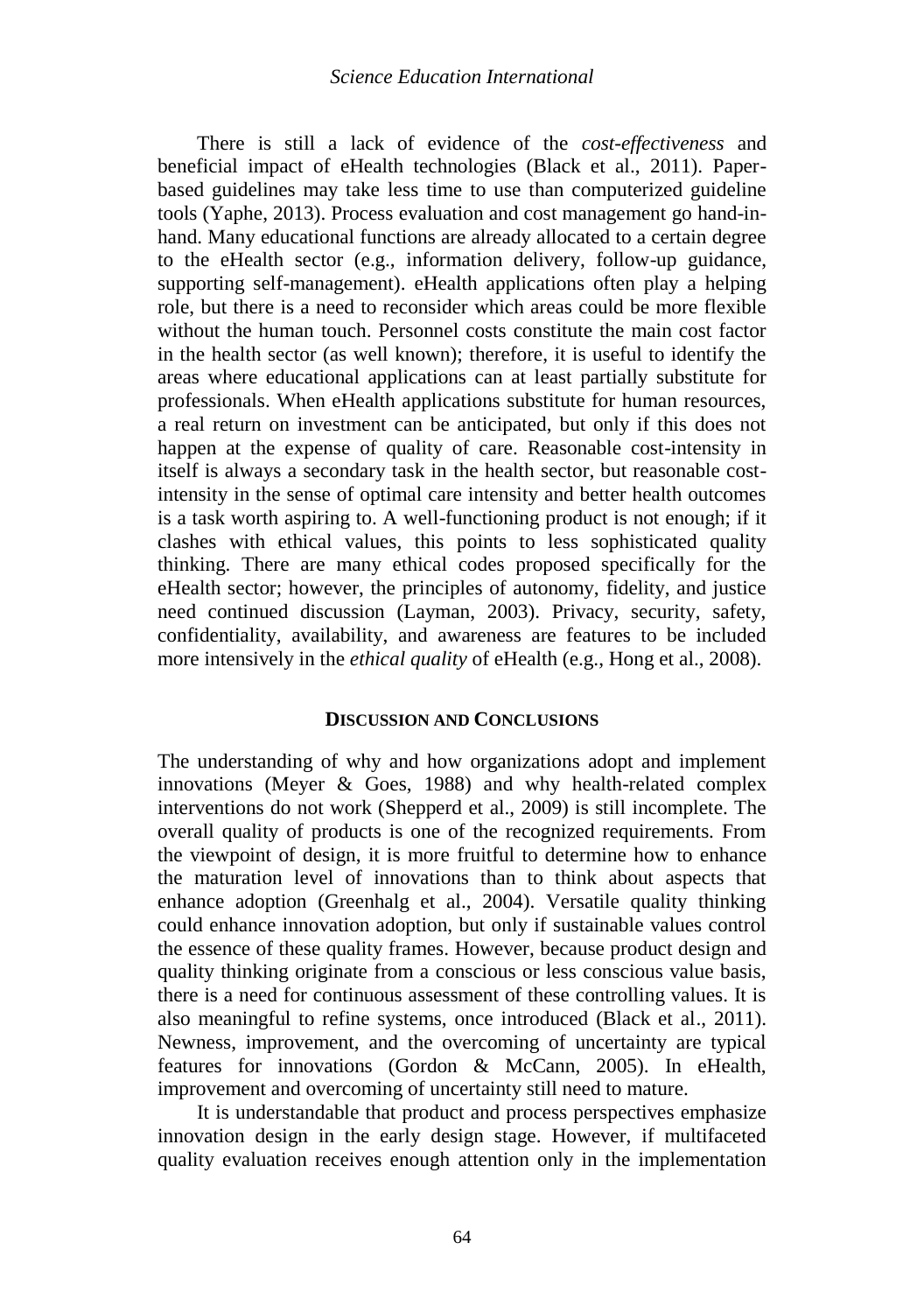phase of innovations, this causes a delay. Versatile quality framing in the early design phase makes the process of development more demanding, but this is one key to more fluent adoption of innovations. If customers' needs, aspects of efficiency, ethics, and image, and a more intensive mission fit are given enough space in the ideological framing at the very beginning of the design process, a more intense adoption rate is expectable. Nonprofessional or immature products are also sure to have a chance on the market, thanks to a successful image, newness, or even lack of competition. But the question of diffusion and dissemination is not as critical as the quality dilemma with regard to eHealth applications. If the maturation level of products is acceptable enough, this lessens the barriers to adoption. But if the value of an innovation is not obvious, a user will not consider it (Rogers, 1995). However, value-added applications also need their own reframing periods (Ferlie et al., 2001). In demanding areas, maturation efforts are laborious, and rapid diffusion processes are not always possible and not even useful if these appear at the expense of quality. It is known that limited resources and infrastructural issues may weaken the rapid dissemination of eHealth. However, design decisions have their influence on adoption policy. This study offers catalytic validity value by underlining the essential meaning of versatile quality framing in eHealth design.

## **REFERENCES**

- Aggelidis, V., & Chatzoglou, P. (2009). Using a modified technology acceptance model in hospitals. *International Journal of Medical Informatics*, *78*, 115–126.
- Black, A.D. et al. (2011). The impact of eHealth on the quality and safety of health care: A systematic overview. *PLoS Medicine*, *8*(1), e1000387.
- Cook, D. A., et al. (2008) Internet-based learning in the health professions. *JAMA*, *300*(10), 1181–1196.
- Coughlin, J. F., Pope, J., & Leedle, B. (2006). Old age, new technology, and future innovations in disease management and home health care. *Home Health Care Management & Practice*, *18*(3), 196–207.
- Cox, G. (2010). Defining innovation: Using soft systems methodology to approach the complexity of innovation in educational technology. *IJEDICT*, *6*(1) 5–13.
- Donabedian, A. (2002). *An Introduction to Quality Assurance in Health Care*. Oxford University Press.
- Doerr J. et al. (2007). Built-in user satisfaction Feature appraisal and prioritization with AMUSE. *15th IEEE Requirements Engineering Conference*.
- Denis, J. L. et al. (2002) Explaining diffusion patterns for complex health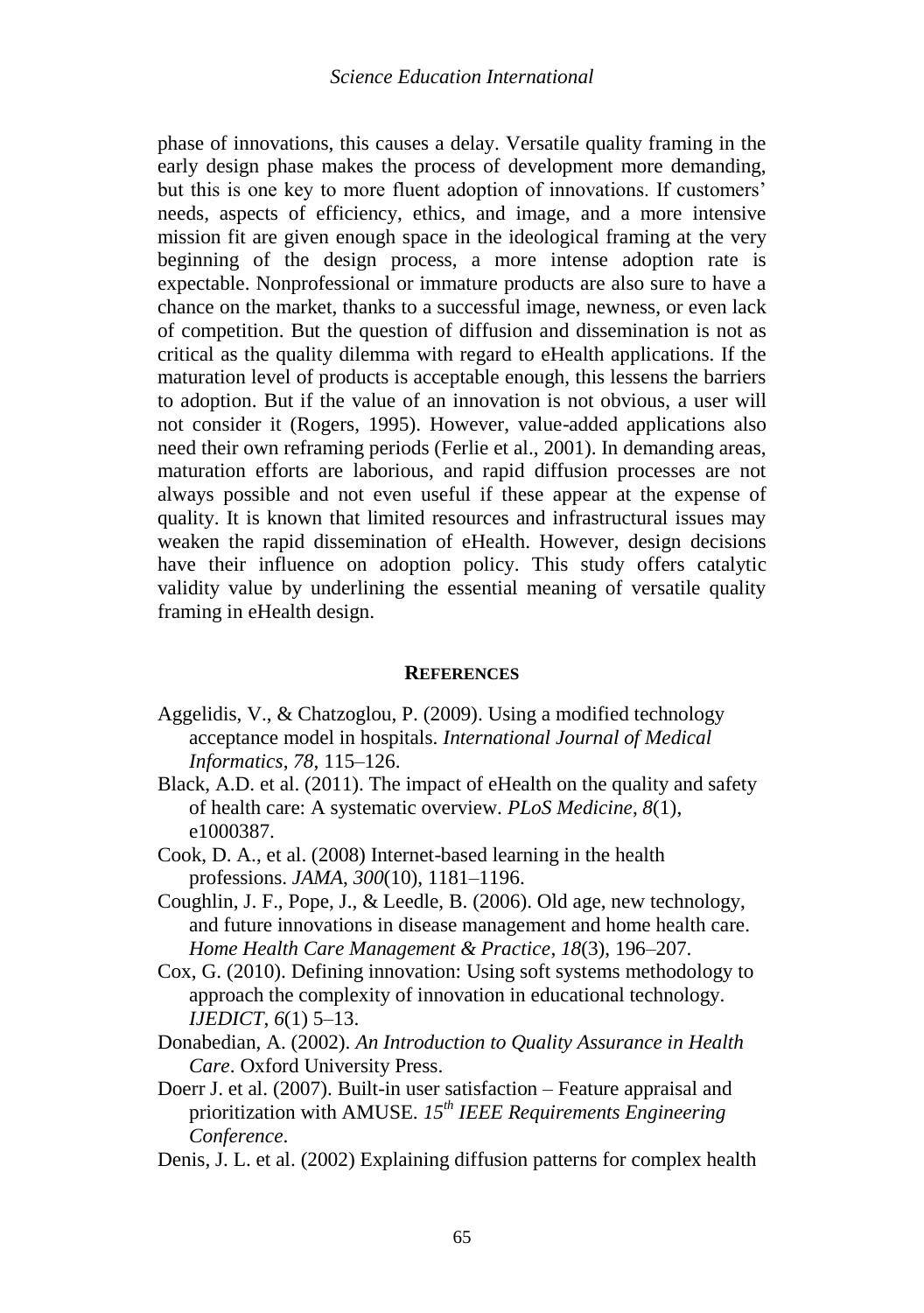care innovations. *Health Care Management Review*, 2*7*(3), 60–73.

- Greenhalgh, T., Robert, G., Macfarlane, F., Bate, P., & Kyriakidou, O. (2004). Diffusion of innovations in service organizations: Systematic review and recommendations. *Milbank Quarterly*, *82*(4), 581–629.
- Gordon, I., & McCann, P. (2005). Clusters, innovation and regional development. *Journal of Economic Geography*, *5*(5), 523–543.
- Gustafson, D., & Brennan, P. (2007). Key learning and advice for implementers. In D. Gustafson, P. Brennan, & R. Hawkins (Eds.), *Investing in eHealth. What it Takes to Sustain Consumer Health Informatics* (pp. 193–219). Springer.
- Eysenbach, G. (2005). The law of attrition. *J. of medical Internet research.*, 7(1) e11.
- Ferlie, E. J., Gabby, J., Fitzgerald, L., Locock, L., & Dopson, S. (2001). Evidence-based medicine and organisational change: An overview of some recent qualitative research. In L. Ashburner (Ed.), *Organisational Behaviour and Organisational Studies in Health Care: Reflections on the Future.* London, Palgrave Macmillan. Isbn 0333947703.
- Hong, Y., Patrick, T., & Gillis, R. (2008). Protection of patient's privacy and data security in e-health services. *IEEE, International Conference on BioMedical Engineering and Informatics*, 643–647.
- ISO. (2004). International Organization for Standardization, ISO/IEC 9126-4:2004(E): Software Engineering-Product Quality–Part 4: Quality in use metrics.
- Jung, M-L., & Loria, K. (2010). Acceptance of Swedish e-health services. *Journal of Multidisciplinary Healthcare*, *3*, 55–63.
- Kelders, S. M., Pots, W. T., Oskam, M. J., Bohlmeijer, E. T., & van Gemert-Pijnen, J. E. (2013). Development of a web-based intervention for the indicated prevention of depression. *BMC medical informatics and decision making*, *13*(1), 26.
- Kerkow, D. (2007). Don't have to know what it is like to be a bat to build a radar reflector–Functionalism in UX. *Towards a UX Manifesto. COST294-MAUSE Affiliated Workshop*, Lancaster.
- Koppel, R. (2006). Defending computerized physician order entry from its supporters. *Am. J. Manag. Care*, *12*(7), 369–70.
- Layman, E. (2003). Health informatics: Ethical issues. *The Health Care Manager*, *22*(1), 2–15.
- Meyer, A. D., & Goes, J. B. (1988). Organisational assimilation of innovations: A multi-level contextual analysis. *Academy of Management Review, 31*, 897–923.
- Murray, E., et al. (2011).Why is it difficult to implement e-health initiatives? A qualitative study. *Implementation Science*, 6(6), 11.
- O'Sullivan, D., & Dooley, L. (2009). *Applying Innovation*, SAGE Publications.